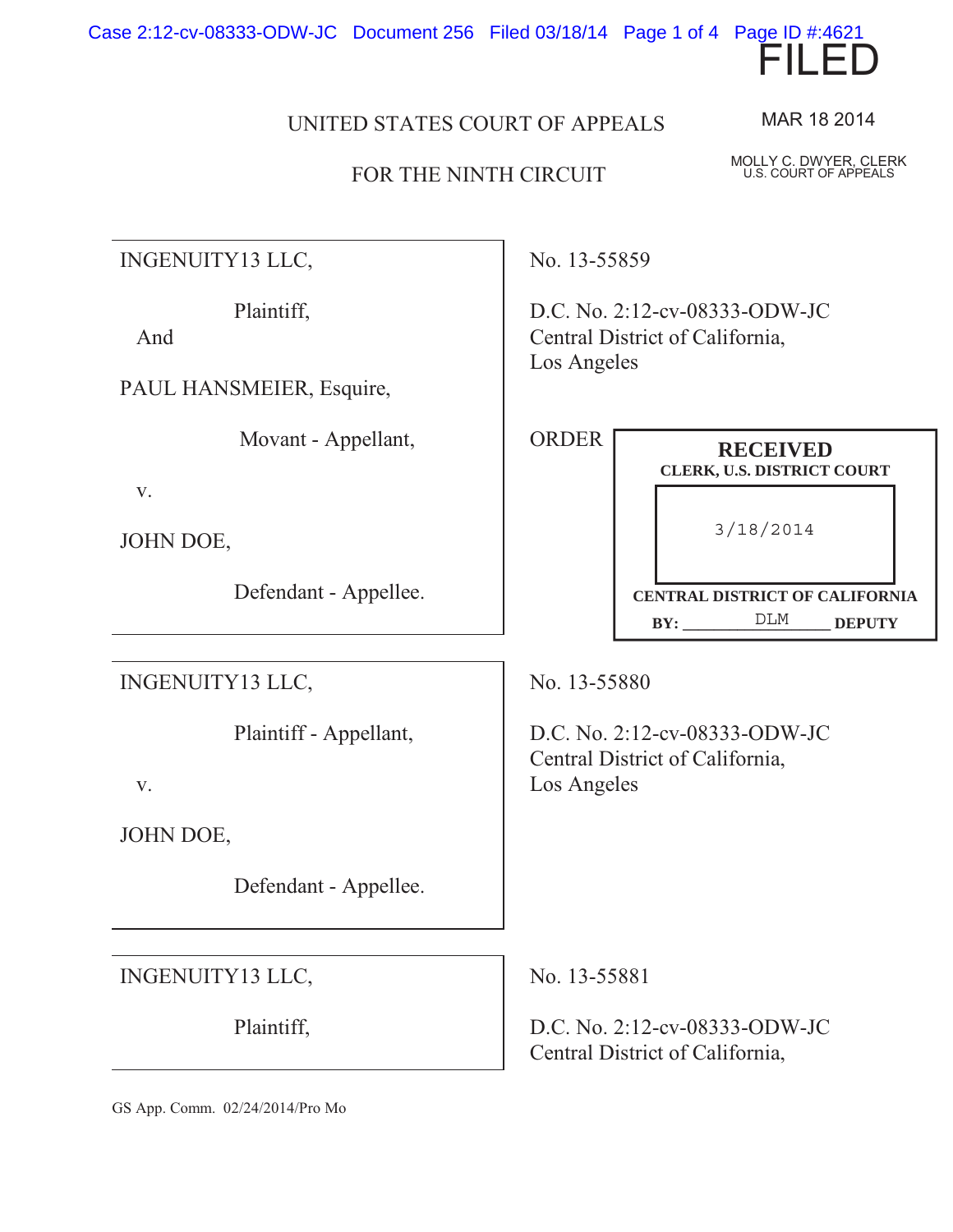Case 2:12-cv-08333-ODW-JC Document 256 Filed 03/18/14 Page 2 of 4 Page ID #:4622

| Los Angeles                                                      |
|------------------------------------------------------------------|
|                                                                  |
|                                                                  |
|                                                                  |
|                                                                  |
|                                                                  |
| No. 13-55882                                                     |
| D.C. No. 2:12-cv-08333-ODW-JC<br>Central District of California, |
| Los Angeles                                                      |
|                                                                  |
|                                                                  |
|                                                                  |
|                                                                  |
|                                                                  |
| No. 13-55883                                                     |
| D.C. No. 2:12-cv-08333-ODW-JC<br>Central District of California, |
|                                                                  |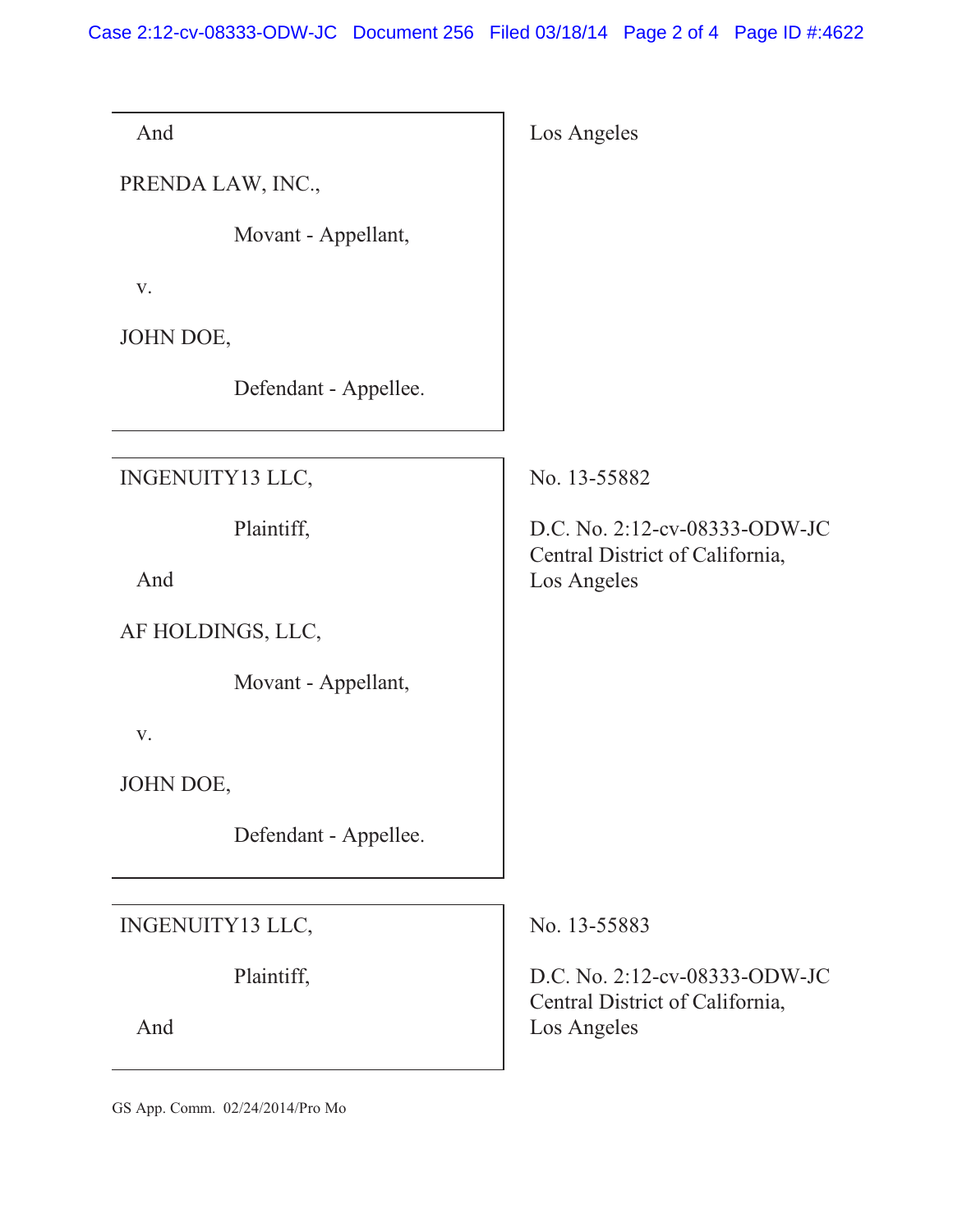Case 2:12-cv-08333-ODW-JC Document 256 Filed 03/18/14 Page 3 of 4 Page ID #:4623

PAUL DUFFY, Movant - Appellant, v. JOHN DOE, Defendant - Appellee. INGENUITY13 LLC, Plaintiff, And JOHN STEELE, Movant - Appellant, v. JOHN DOE, Defendant - Appellee. No. 13-55884 D.C. No. 2:12-cv-08333-ODW-JC Central District of California, Los Angeles INGENUITY13 LLC, Plaintiff, And PRENDA LAW, INC., Movant - Appellant, No. 13-56028 D.C. No. 2:12-cv-08333-ODW-JC Central District of California, Los Angeles

GS App. Comm. 02/24/2014/Pro Mo